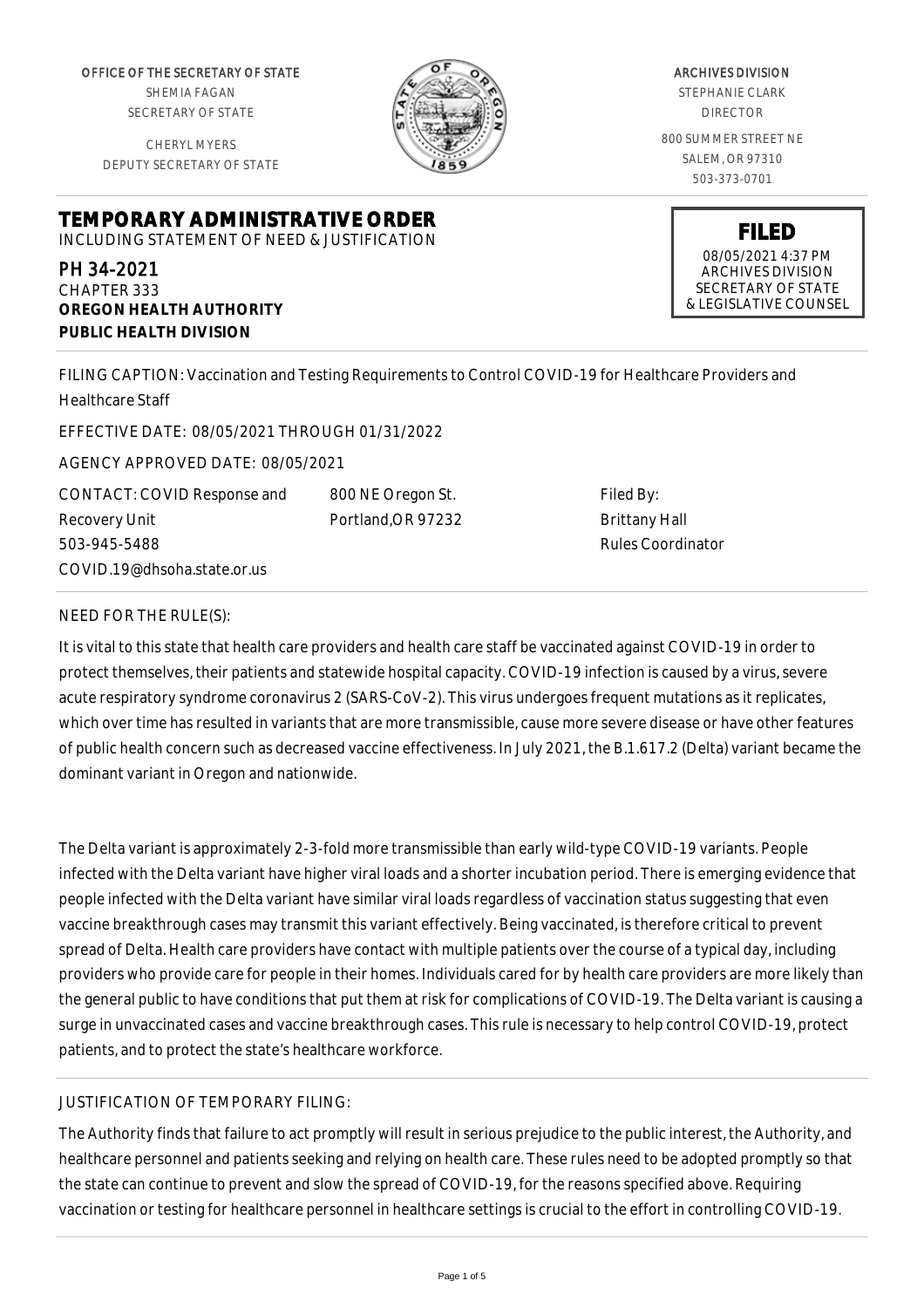## DOCUMENTS RELIED UPON, AND WHERE THEY ARE AVAILABLE:

COVID, C., Team, V.B.C.I., COVID, C., Team, V.B.C.I., COVID, C., Team, V.B.C.I., Birhane, M., Bressler, S., Chang, G., Clark, T. and Dorough, L., 2021. COVID-19 Vaccine Breakthrough Infections Reported to CDC—United States, January 1–April 30, 2021. Morbidity and Mortality Weekly Report, 70(21), p.792. available at https://www.cdc.gov/mmwr/volumes/70/wr/mm7021e3.htm

Li, B., Deng, A., Li, K., Hu, Y., Li, Z., Xiong, Q., Liu, Z., Guo, Q., Zou, L., Zhang, H. and Zhang, M., 2021. Viral infection and Transmission in a large well-traced outbreak caused by the Delta SARS-CoV-2 variant available at https://www.medrxiv.org/content/10.1101/2021.07.07.21260122v1.

## ADOPT: 333-019-1010

RULE TITLE: COVID-19 Vaccination or Testing Requirements for Healthcare Providers and Healthcare Staff in Healthcare Settings

RULE SUMMARY: OAR 333-019-1010 helps to prevent and slow the spread of COVID-19 by requiring health care personnel and healthcare staff who work in healthcare settings to either be vaccinated against COVID-19 or be tested for COVID-19 on at least a weekly basis.

Healthcare personnel includes individuals, paid and unpaid working, learning, studying, assisting, observing or volunteering in a healthcare setting providing direct patient or resident care or who have the potential for direct or indirect exposure to patients, residents, or infectious materials, and includes but is not limited to any individual licensed by a health regulatory board as that is defined in ORS 676.160, unlicensed caregivers, and any clerical, dietary, environmental services, laundry, security, engineering and facilities management, administrative, billing, student and volunteer personnel.

Healthcare setting includes any place where health care, including physical or behavioral health care is delivered and includes, but is not limited to any health care facility or agency licensed under ORS chapter 441 or 443, such as hospitals, ambulatory surgical centers, birthing centers, special inpatient care facilities, long-term acute care facilities, inpatient rehabilitation facilities, inpatient hospice facilities, nursing facilities, assisted living facilities, adult foster homes, residential facilities, residential behavioral health facilities, pharmacies, hospice, vehicles or temporary sites where health care is delivered (e.g., mobile clinics, ambulances), and outpatient facilities, such as dialysis centers, health care provider offices, behavioral health care offices, urgent care centers, counseling offices, offices that provide complementary and alternative medicine such as acupuncture, homeopathy, naturopathy, chiropractic and osteopathic medicine, and other specialty centers.

However, healthcare setting does not include any setting described in paragraph (2)(e)(A) of this rule where the responsible party is a part of state government as that is defined in ORS 174.111. It also does not include any setting described in paragraph (2)(e)(A) of this rule where the responsible party is a school. For the purposes of this rule, a school is a public, private, parochial, charter or alternative educational program offering kindergarten through grade 12 or any part thereof, except for school-based health centers certified under ORS 413.223. It also does not include a person's private home if the home is not otherwise licensed, registered or certified as a facility or home listed in the rule.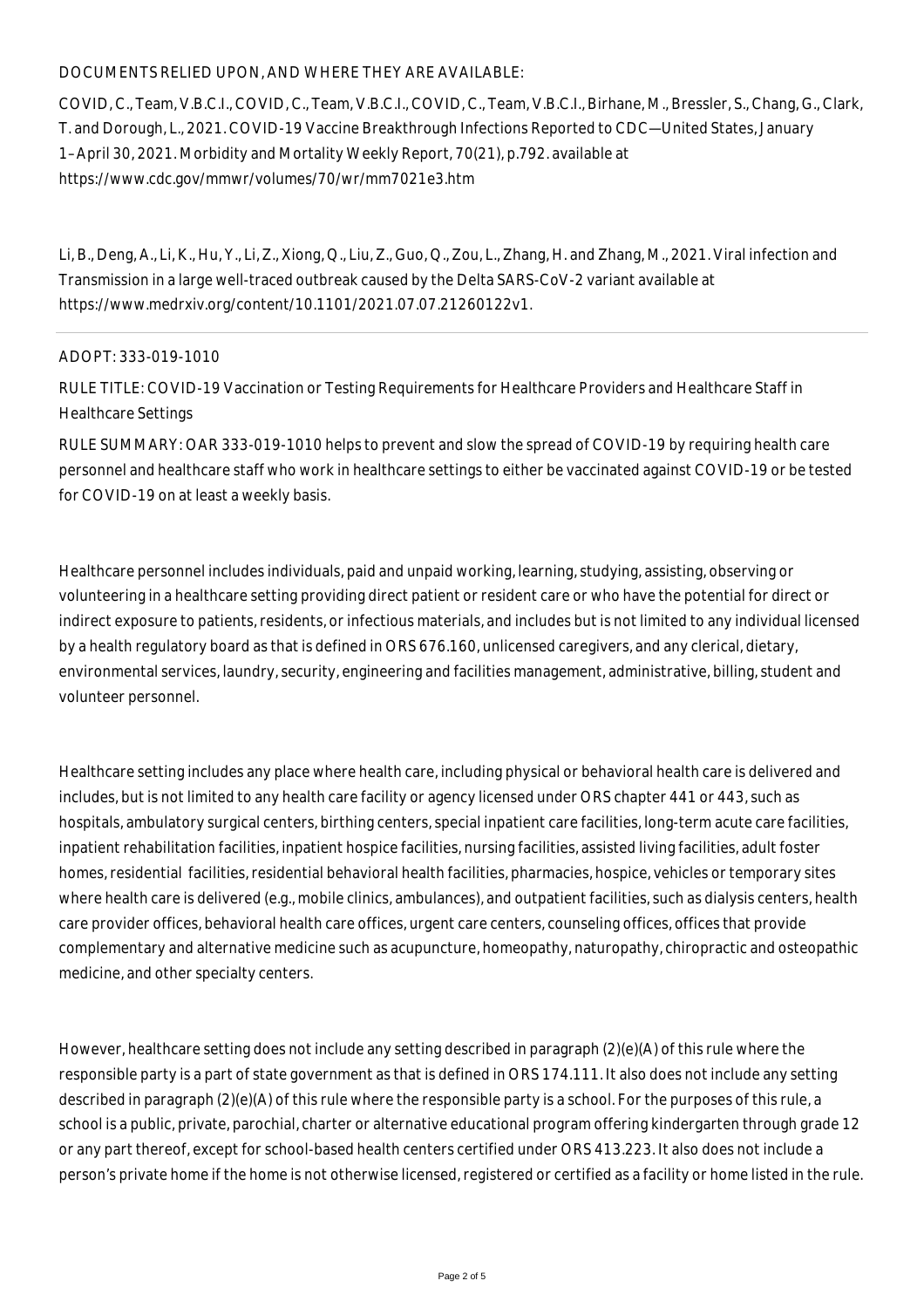An employer of healthcare providers or healthcare staff, contractors or responsible parties must have and follow a policy for:

(a) Requesting and obtaining from every healthcare provider and healthcare staff person proof of vaccination.

(b) Required COVID-19 testing for any healthcare provider or healthcare staff person who is unvaccinated or has an unknown vaccination status, on at least a weekly basis.

(c) Maintaining documentation of weekly COVID-19 test results for any healthcare provider or healthcare staff person who is unvaccinated or has an unknown vaccination status.

Information required to be obtained by employers and others under the rule must be kept in a confidential medical file.

Full compliance with the rule is required no later than September 30, 2021.

A person who violates the rule on or after September 30, 2021, may have civil penalties imposed against them of \$500 per day per violation.

## RULE TEXT:

(1) It is vital to this state that healthcare providers and healthcare staff be vaccinated against COVID-19. COVID-19 undergoes frequent mutations as it replicates, which over time has resulted in variants that are more transmissible or cause more severe disease. As of the time this rule was adopted, Delta was the variant making up more than 80 percent of sequenced specimens in Oregon. The Delta variant is approximately two to three times more infectious than early wild-type COVID-19 variants. There is emerging evidence that people infected with the Delta variant have similar viral loads regardless of vaccination status suggesting that even vaccine breakthrough cases may transmit this variant effectively. Being vaccinated, is therefore critical to prevent spread of Delta. Healthcare providers and healthcare staff have contact with multiple patients over the course of a typical day and week, including providers that provide care for people in their homes. Individuals cared for in these settings are more likely than the general public to have conditions that put them at risk for complications due to COVID-19. COVID-19 variants are running through the state's unvaccinated population and causing an increase in breakthrough cases for those who are fully vaccinated. This rule is necessary to help control COVID-19, protect patients, and to protect the state's healthcare workforce. (2) For purposes of this rule, the following definitions apply:

(a) "Contractor" means a person who has healthcare providers or healthcare staff on contract to provide services in healthcare settings in Oregon.

(b) "COVID-19" means a disease caused by the severe acute respiratory syndrome coronavirus 2 (SARS-CoV-2).

(c) "Fully vaccinated" means having received both doses of a two-dose COVID-19 vaccine or one dose of a single-dose COVID-19 vaccine and at least 14 days have passed since the individual's final dose of COVID-19 vaccine.

(d) "Healthcare providers and healthcare staff" means individuals, paid and unpaid working, learning, studying, assisting, observing or volunteering in a healthcare setting providing direct patient or resident care or who have the potential for direct or indirect exposure to patients, residents, or infectious materials, and includes but is not limited to any individual licensed by a health regulatory board as that is defined in ORS 676.160, unlicensed caregivers, and any clerical, dietary, environmental services, laundry, security, engineering and facilities management, administrative, billing, student and volunteer personnel.

(e) "Healthcare setting":

(A) Means any place where health care, including physical or behavioral health care is delivered and includes, but is not limited to any health care facility or agency licensed under ORS chapter 441 or 443, such as hospitals, ambulatory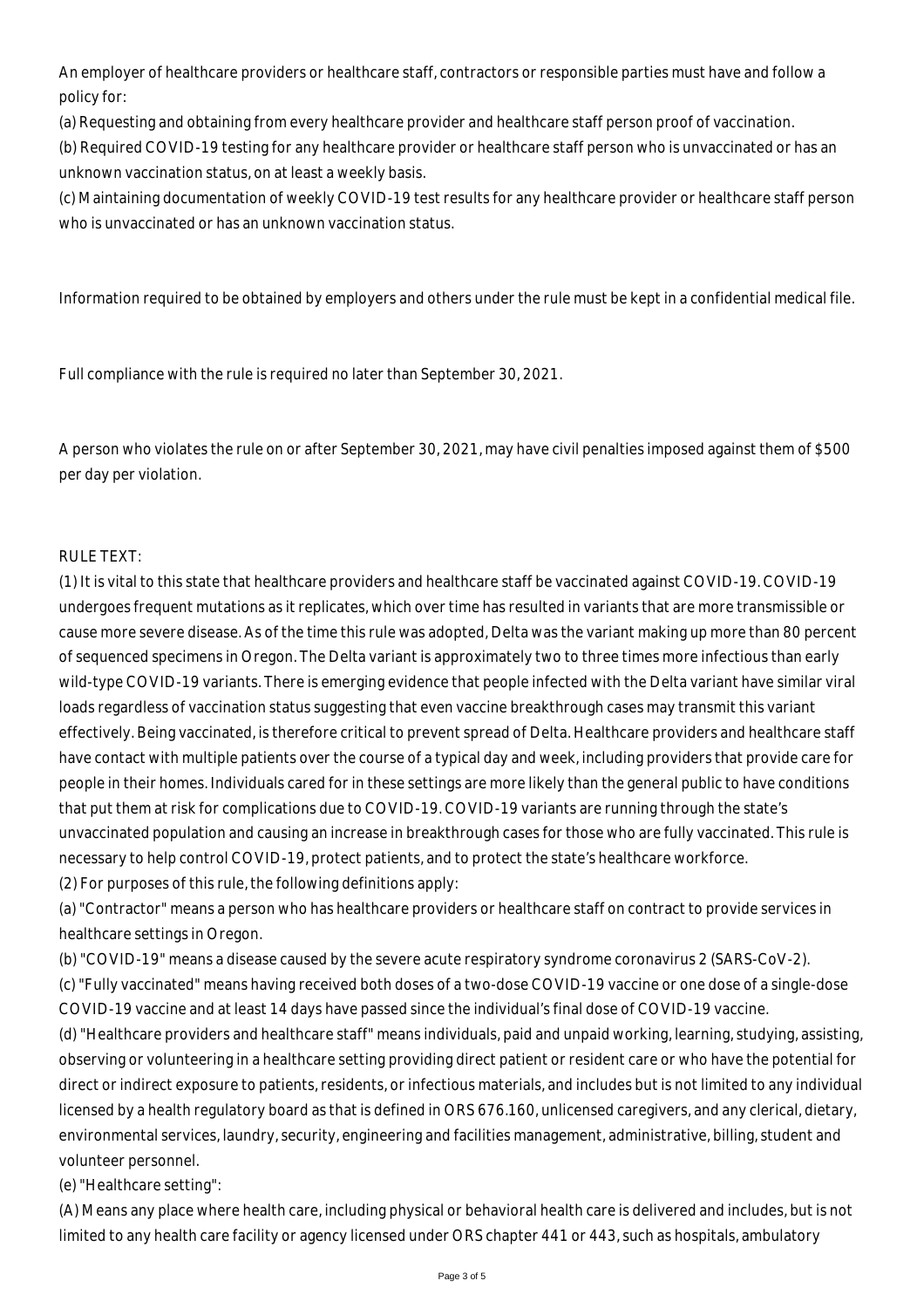surgical centers, birthing centers, special inpatient care facilities, long-term acute care facilities, inpatient rehabilitation facilities, inpatient hospice facilities, nursing facilities, assisted living facilities, adult foster homes, residential facilities, residential behavioral health facilities, pharmacies, hospice, vehicles or temporary sites where health care is delivered (for example, mobile clinics, ambulances), and outpatient facilities, such as dialysis centers, health care provider offices, behavioral health care offices, urgent care centers, counseling offices, offices that provide complementary and alternative medicine such as acupuncture, homeopathy, naturopathy, chiropractic and osteopathic medicine, and other specialty centers.

(B) Does not include any setting described in paragraph (A) of this subsection where the responsible party is a part of state government as that is defined in ORS 174.111.

(C) Does not include any setting described in paragraph (A) of this subsection where the responsible party is a school. For the purposes of this rule, a school is a public, private, parochial, charter or alternative educational program offering kindergarten through grade 12 or any part thereof, except for school-based health centers certified under ORS 413.223.

(D) Does not include a person's private home if the home is not otherwise licensed, registered or certified as a facility or home listed in paragraph (A) of this subsection.

(f) "Proof of vaccination" means documentation provided by a tribal, federal, state or local government, or a health care provider, that includes an individual's name, date of birth, type of COVID-19 vaccination given, date or dates given, depending on whether it is a one-dose or two-dose vaccine, and the name/location of the health care provider or site where the vaccine was administered. Documentation may include but is not limited to a COVID-19 vaccination record card or a copy or digital picture of the vaccination record card, and a print-out from the Oregon Health Authority's immunization registry.

(g) "Responsible party" means a person or persons who have control or responsibility for the activities of healthcare providers or healthcare staff in a healthcare setting.

(3) In order to work, learn, study, assist, observe, or volunteer in any healthcare setting healthcare providers and healthcare staff must:

(a) Be fully vaccinated; or

(b) Undergo COVID-19 testing at least weekly, by molecular or antigen detection for any week the provider or staff person intends to be present at a healthcare setting, on a schedule established by the healthcare provider's or healthcare staff person's employer, contractor or responsible party, or in the case of a self-employed healthcare provider, on their own schedule.

(4) An employer of healthcare providers or healthcare staff, contractors or responsible parties must have and follow a policy for:

(a) Requesting and obtaining from every healthcare provider and healthcare staff person proof of vaccination.

(b) Required COVID-19 testing for any healthcare provider or healthcare staff person who is unvaccinated or has an unknown vaccination status, on at least a weekly basis.

(c) Maintaining documentation of weekly COVID-19 test results for any healthcare provider or healthcare staff person who is unvaccinated or has an unknown vaccination status.

(5) No later than September 30, 2021, all employers of healthcare providers or healthcare staff, contractors,

responsible parties, healthcare providers and healthcare staff must be in compliance with this rule.

(6) The vaccination or testing documentation described in section (4) of this rule that is required to be maintained by an employer of healthcare providers or healthcare staff, contractors, and responsible parties must be maintained in a confidential medical file separate from other employment records in accordance with applicable federal and state laws. If a health care provider is self-employed the health care provider must maintain their own documentation of vaccination or weekly COVID-19 test results. Documentation must be maintained for at least two years and must be provided to the Oregon Health Authority upon request.

(7) Nothing in this rule is intended to prohibit an employer of healthcare providers or healthcare staff from making reasonable accommodations in order to comply with the Americans with Disabilities Act (ADA), Title VII of the Civil